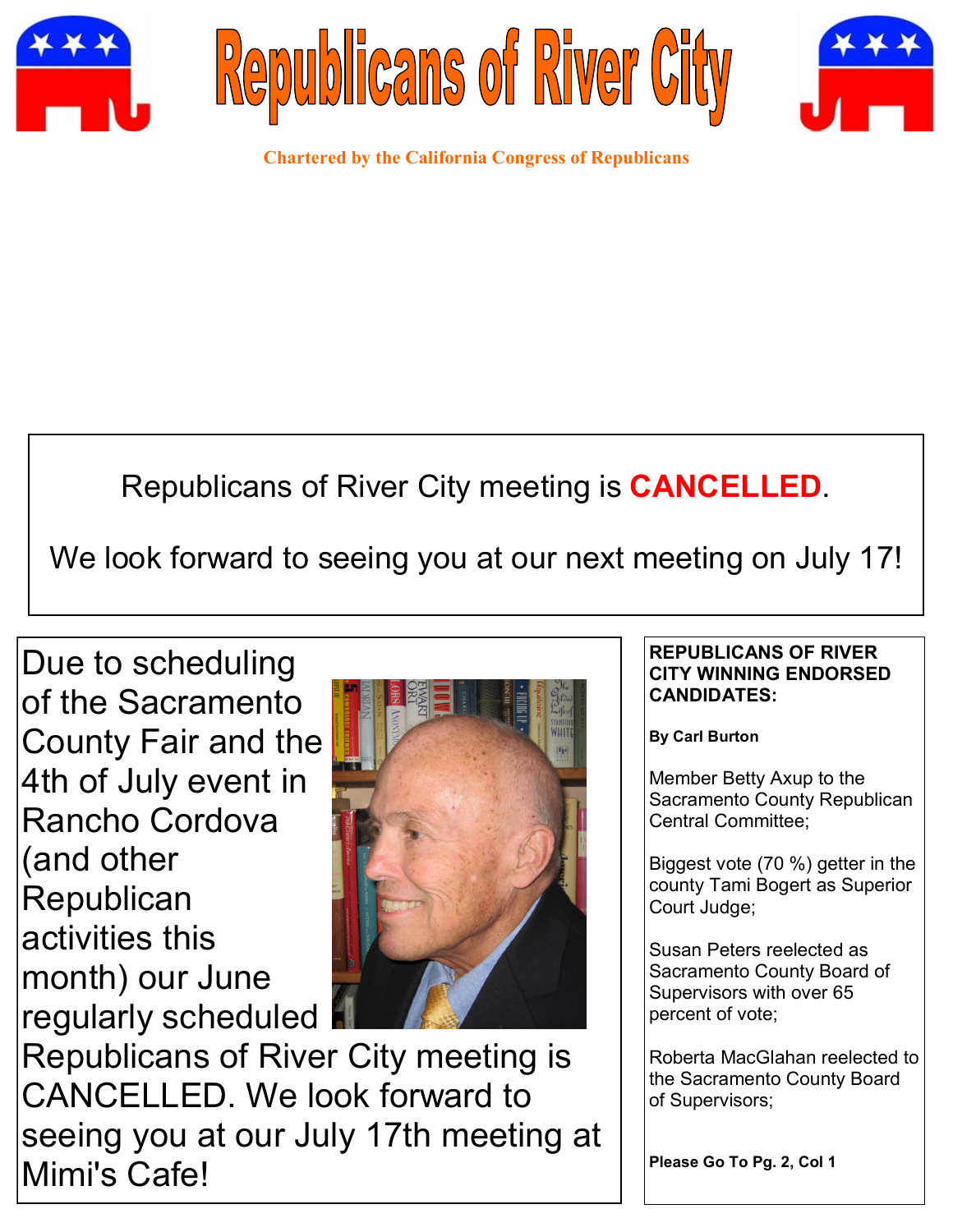# **Page 2**

# **VOTER ID**

## **By Carl Burton**

Most Democrats are currently opposed to Voter ID because, they claim, that it will unfairly discriminate against minorities who they apparently believe are incapable of securing photo ID's. The only minorities who will be kept from voting with Voter ID's are illegals' and I believe California needs to join with other states and pass a Voter ID law that includes a requirement for photo ID.

# **CANDIDATES:**

Mitt Romney, Republican candidate for President;

Elizabeth Emken, Republican candidate for U.S. Senator;

State Senator Doug La Malta, Republican Candidate for Congressman (1st Dist);

Supervisor Kim Vann, Republican Candidate for Congresswoman (3rd Dist);

Reelection of Congressman Dan Lungren (7th Dist);

Ricky Gill, Congressional candidate (9th Dist);

Reelection of State Senator Ted Gaines (1st Dist)

Assemblyman Bill Berryhill, State Senator (5th Dist);

Reelection of Assemblywomen Beth Gains (6th Dist);

Peter Tateish for Assembly (8th Dist);

Mike Hudson for Assembly (11th Dist);

View all of our endorsed candidates at http:// www.rrcgop.org

# **AN OPEN LETTER TO MEMBERS OF RIVER CITY**

**By Carl Burton**

The Primary Election for 2012 is over and we have a team of Republicans going into the November election that will represent Sacramento County that includes:

Former Gov. Mitt Romney for President and Elizabeth Emken for U. S. Senator, Congressman Dan Lungren for the  $7<sup>th</sup>$ Congressional District, Supervisor Kim Vann for the 3rd District, Joseph McCray, Sr. for the 6<sup>th</sup> District and Ricky Gill for the  $9<sup>th</sup>$ District State Senator Ted Gains for the 1<sup>st</sup> Senatorial District and Assemblyman Bill Berryhill for the 5<sup>th</sup> District (no republicans ran in 3<sup>nd</sup> District Senatorial District) Assemblywomen Beth Gains in the  $6<sup>th</sup>$  Assembly District, Jonathan Zachariou in the 7<sup>th</sup> District, Peter Tateish in the  $8<sup>th</sup>$ District, Tony Amador in the  $9<sup>th</sup>$ District and Mike Hudson in the 11<sup>th</sup> District

Plus we will have a number of Republican candidates running for city councils, school boards and other special district this coming November

Republicans of River City (RRC) will work to elect our Republican team but we need your help to seceded.

A 2011 Harvard University study finds that July 4th parades energize Republicans, help turn kids into Republicans, and help to boost GOP turnout on Election Day. To read the full report visit [http://www.hks.harvard.edu/fs/](http://www.hks.harvard.edu/fs/dyanagi/Research/FourthOfJuly.pdf) [dyanagi/Research/](http://www.hks.harvard.edu/fs/dyanagi/Research/FourthOfJuly.pdf) [FourthOfJuly.pdf](http://www.hks.harvard.edu/fs/dyanagi/Research/FourthOfJuly.pdf)

The 4th of July weekend is almost

here and for many Americans, the weekend is dedicated to celebrating America's independence and freedom.

RRC needs your contribution of \$25.00 or more to help us have a booth at 4th of July events in Sacramento County this year.

Each year, local Fourth of July fireworks displays go off in Rancho Cordova at 9:45 pm and with your contribution Republicans of River City can have a booth at the event to pass out information about our Republican candidates for the upcoming November election and to register voters.

It will be Rancho Cordova's 26th Annual July 4 celebration with a parade, a carnival, arcade, rides, music and one of the best free fireworks displays and a salute to the Red, White & Blue.

The theme of our Republican booth at the Sacramento County Fair earlier this year was We're Red, White and Blue and we're Republicans; we will have the same theme at our booths in Rancho Cordova. With your help we will register voters and sign up volunteers to help in getting out the vote this November.

You can view pictures of our booth at the recent county fair by visiting our web site at [www.rrcgop.org,](http://www.rrcgop.org) If you would like to volunteer in our upcoming booths, let me know.

Thanks for your help.

Carl Burton, President Republicans of River City 916-485-5741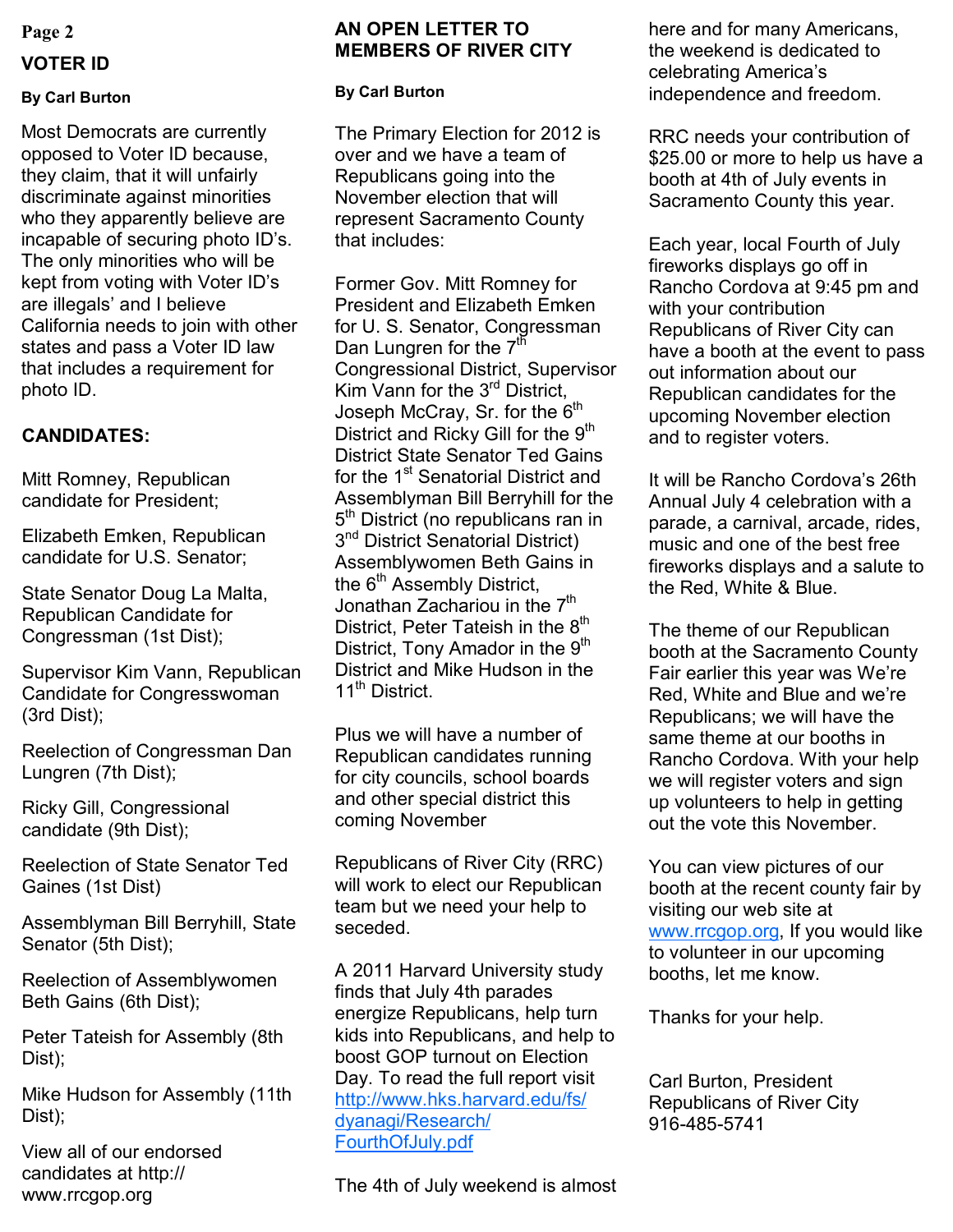

## **HAVE YOU EVER WONDERED WHAT HAPPENED TO THE 56 MEN WHO SIGNED THE DECLARATION OF INDEPENDENCE?**

# **By Carl Burton**

They signed and they pledged their lives, their fortunes, and their sacred honor, but what kind of men were they?

Five signers were captured by the British as traitors and tortured before they died.

Twelve had their homes ransacked and burned. Two lost their sons serving in the

**Page 3 his headquarters. He quietly** Revolutionary Army; another had his headquarters. He quietly two sons captured.

> Nine of the 56 fought and died from wounds or hardships of the Revolutionary War.

Twenty-four were lawyers and jurists. Eleven were merchants, nine were farmers and large plantation owners; men of means, well educated, but they signed the Declaration of Independence knowing full well that the penalty would be death if they were captured.

Carter Braxton of Virginia, a wealthy planter and trader, saw his ships swept from the seas by the British Navy. He sold his home and properties to pay his debts, and died in rags.

Thomas McKeam was so hounded by the British that he was forced to move his family almost constantly. He served in the Congress without pay, and his family was kept in hiding. His possessions were taken from him, and poverty was his reward.

Vandals or soldiers looted the properties of Dillery, Hall, Clymer, Walton, Gwinnett, Heyward, Ruttledge, and Middleton.

At the battle of Yorktown , Thomas Nelson, Jr., noted that the British General Cornwallis had taken over the Nelson home for

**Republicans of River City Board of Directors:**

Carl Burton, President Fred Hildebrand, Director Betty Axup, 1st Vice President Patty Hildebrand, Director Al Rogel, 2nd Vice President Lynn MacLean, Director Colleen Fitzpatrick, Secretary TBA, Membership Secretary Paul Green, Past President TBA, Treasurer Chris Angle, Director Richard Eigenheer, Director

urged General George Washington to open fire. The home was destroyed and Nelson died bankrupt.

Francis Lewis had his home and properties destroyed. The enemy jailed his wife, and she died within a few months.

John Hart was driven from his wife's bedside as she was dying. Their 13 children fled for their lives. His fields and his gristmill were laid to waste. For more than a year he lived in forests and caves, returning home to find his wife dead and his children vanished.

So, take a few minutes while enjoying your 4th of July holiday and silently thank these patriots.

Remember: Freedom is never free!





Volume 2012, Issue 6 P. O. Box 1776 Carmichael, CA 95609-1776

Editor: Carl Burton Telephone 359-5741